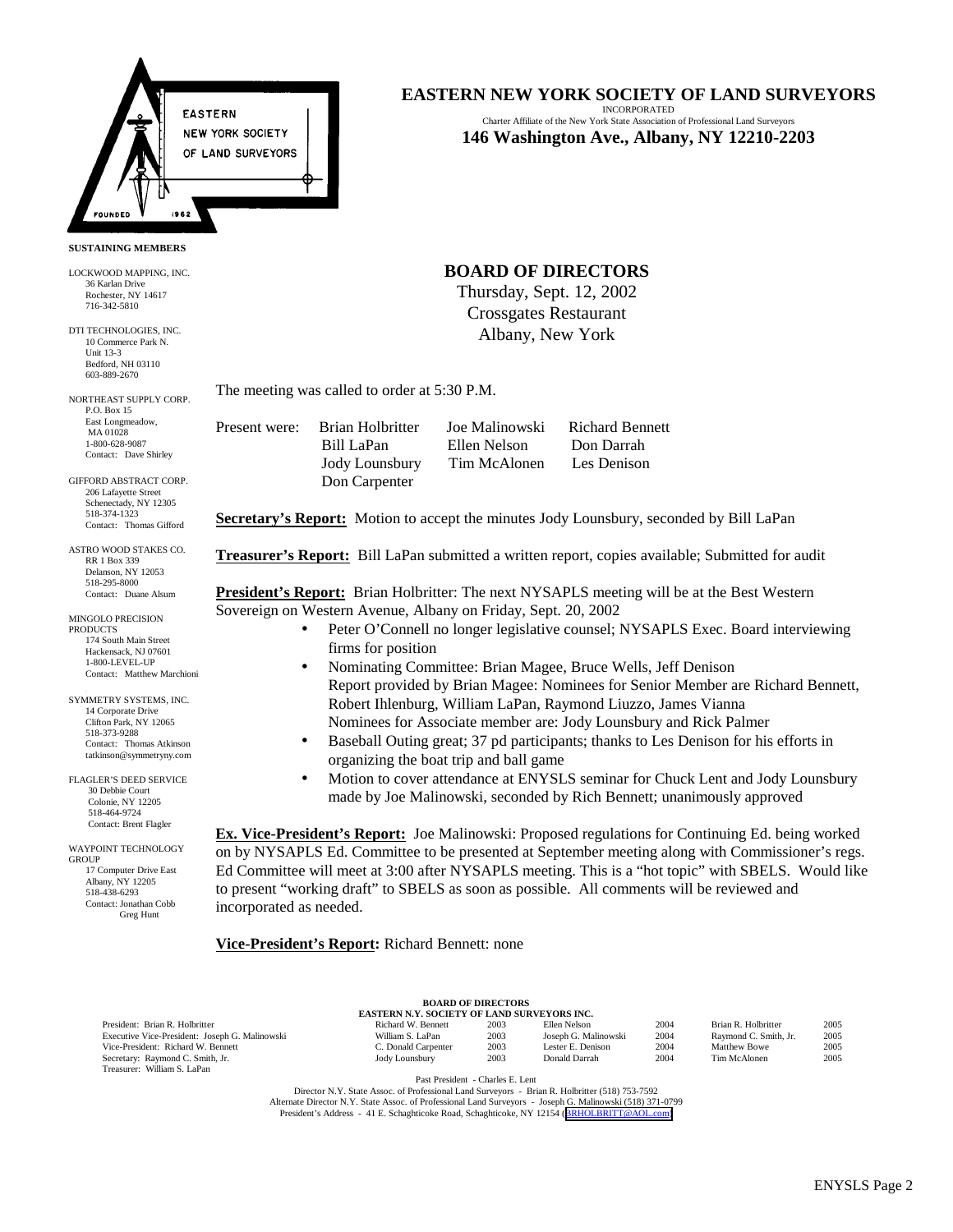

INCORPORATED Charter Affiliate of the New York State Association of Professional Land Surveyors **146 Washington Ave., Albany, NY 12210-2203**

#### **SUSTAINING MEMBERS COMMITTEE REPORTS:**

**EASTERN** 

**NEW YORK SOCIETY** OF LAND SURVEYORS

Legislative Committee: Ellen Nelson

- Next meeting October 11, 2002 with new counsel.
- Listing issues we feel should be dealt with in the next session

Scholastic Development: Ellen Nelson

- Preparing a flier explaining TrigStar to be sent to local high school math teachers and department heads to prepare them for the test next April.
- Paul Smith's new scholarship application is ready.
- Scholarship Committee: Ellen Nelson, Brian Holbritter, Don Darrah

Conference Committee 2005: Ellen Nelson

- Next meeting will be Sept. 24, 2002 at Erdman Anthony at 10:00AM
- Eastern conference committee to coordinate the local efforts: Ellen Nelson, Chair Brian Holbritter, Brian Magee, Joe Malinowski, Jody Lounsbury, Don Carpenter

Website: Kurt Heiss/Ellen Nelson

• Counter has been running since we went to new site. About 1000 hits by August 9. No requests have come in from sustaining members to link to our website.

### Continuing Education: Chuck Lent/Jody Lounsbury

- 53 signed up as of today
	- Certificate will be provided; approved for continuing ed credits in VT, NH, NJ,; Maine approves after the course is given; no word on RI yet.
- Expect profit of \$1100±

### Program: Les Denison

- Speaker Deb Spicer from Dept. of Health on "Walking for Fun & Fitness"
- November: elections  $&$  Sustaining members presentations
- Brad Beeler from MTS visiting tonight

### Membership: Bill Nettleton/Ellen Nelson

- Matching lists with NYSAPLS to get most recent
- No new members

Handbook: Jody Lounsbury no report

|                                                |                                                    | <b>DOAIND OF DIRECTORS</b> |                      |      |                       |      |
|------------------------------------------------|----------------------------------------------------|----------------------------|----------------------|------|-----------------------|------|
|                                                | <b>EASTERN N.Y. SOCIETY OF LAND SURVEYORS INC.</b> |                            |                      |      |                       |      |
| President: Brian R. Holbritter                 | Richard W. Bennett                                 | 2003                       | Ellen Nelson         | 2004 | Brian R. Holbritter   | 2005 |
| Executive Vice-President: Joseph G. Malinowski | William S. LaPan                                   | 2003                       | Joseph G. Malinowski | 2004 | Raymond C. Smith, Jr. | 2005 |
| Vice-President: Richard W. Bennett             | C. Donald Carpenter                                | 2003                       | Lester E. Denison    | 2004 | <b>Matthew Bowe</b>   | 2005 |
| Secretary: Raymond C. Smith, Jr.               | Jody Lounsbury                                     | 2003                       | Donald Darrah        | 2004 | Tim McAlonen          | 2005 |
| Treasurer: William S. LaPan                    |                                                    |                            |                      |      |                       |      |
|                                                |                                                    |                            |                      |      |                       |      |

**BOARD OF DIRECTORS**

Past President - Charles E. Lent

Director N.Y. State Assoc. of Professional Land Surveyors - Brian R. Holbritter (518) 753-7592 Alternate Director N.Y. State Assoc. of Professional Land Surveyors - Joseph G. Malinowski (518) 371-0799 President's Address - 41 E. Schaghticoke Road, Schaghticoke, NY 12154 ([BRHOLBRITT@AOL.com\)](mailto:BRHOLBRITT@AOL.com)

174 South Main Street Hackensack, NJ 07601 1-800-LEVEL-UP Contact: Matthew Marchion SYMMETRY SYSTEMS, INC. 14 Corporate Drive Clifton Park, NY 12065 518-373-9288 Contact: Thomas Atkinson tatkinson@symmetryny.com

LOCKWOOD MAPPING, INC. 36 Karlan Drive Rochester, NY 14617 716-342-5810 DTI TECHNOLOGIES, INC. 10 Commerce Park N. Unit 13-3 Bedford, NH 03110 603-889-2670 NORTHEAST SUPPLY CORP. P.O. Box 15 East Longmeadow, MA 01028 1-800-628-9087 Contact: Dave Shirley GIFFORD ABSTRACT CORP. 206 Lafayette Street Schenectady, NY 12305 518-374-1323 Contact: Thomas Gifford ASTRO WOOD STAKES CO. RR 1 Box 339 Delanson, NY 12053 518-295-8000 Contact: Duane Alsum MINGOLO PRECISION **PRODUCTS** 

WAYPOINT TECHNOLOGY GROUP 17 Computer Drive East Albany, NY 12205 518-438-6293 Contact: Jonathan Cobb Greg Hunt